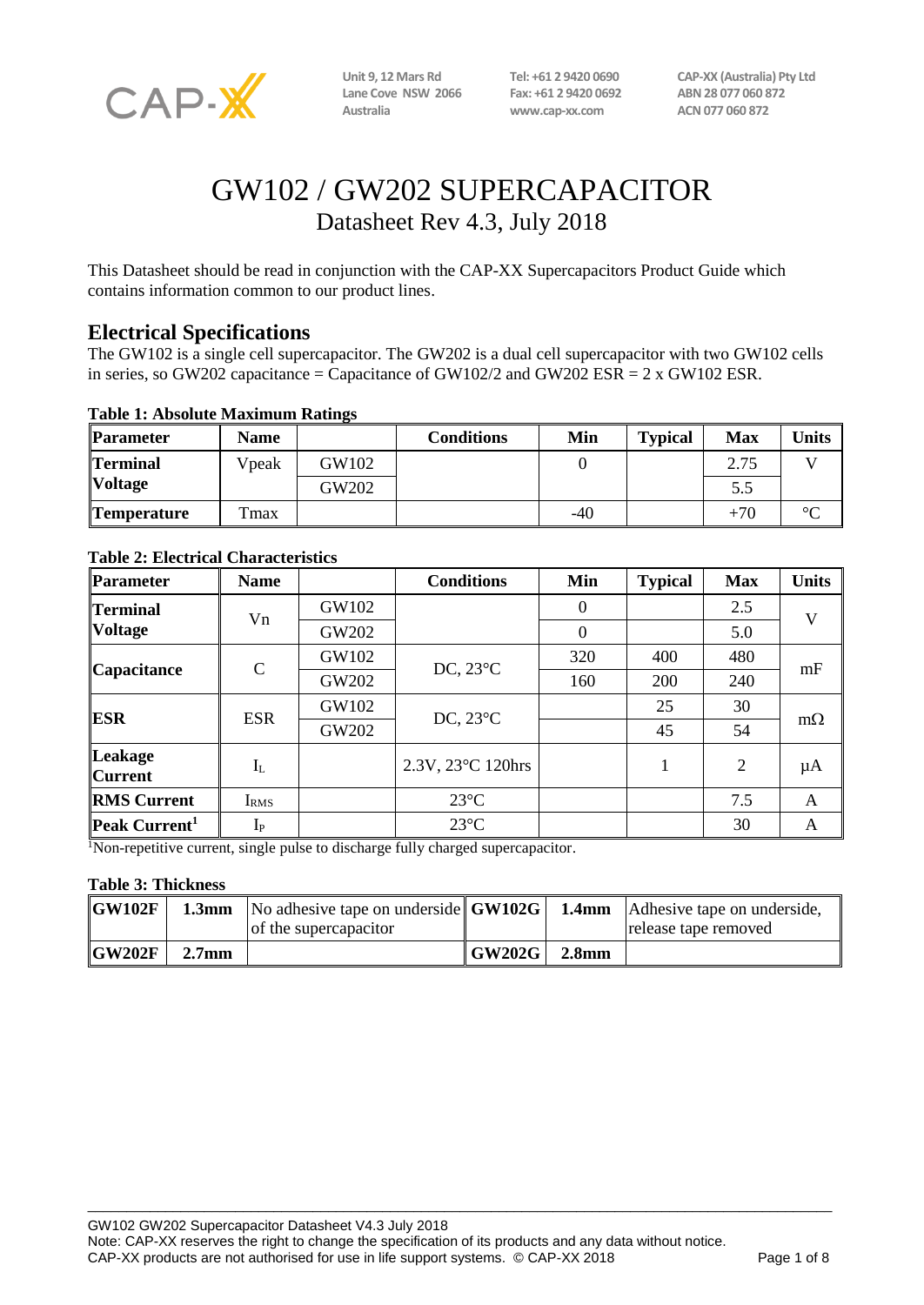

## **Definition of Terms**

In its simplest form, the Equivalent Series Resistance (ESR) of a capacitor is the real part of the complex impedance. In the time domain, it can be found by applying a step discharge current to a charged cell as in Fig. 1. In this figure, the supercapacitor is pre-charged and then discharged with a current pulse,  $I = 1A$  for duration 0.01 sec.



**Figure 1: Effective capacitance, instantaneous capacitance and ESR for a GW202**

The ESR is found by dividing the instantaneous voltage step  $(\Delta V)$  by I. In this example = (4.49V - $4.46V$ )/1A = 30mΩ.

The instantaneous capacitance  $(C_i)$  can be found by taking the inverse of the derivative of the voltage, and multiplying it by I.

The effective capacitance for a pulse of duration  $\Delta t_n$ , Ce( $\Delta t_n$ ) is found by dividing the total charge removed from the capacitor ( $\Delta Q_n$ ) by the voltage lost by the capacitor ( $\Delta V_n$ ). For constant current Ce( $\Delta t_n$ ) = I x  $\Delta t_n/\Delta V_n$ . Ce increases as the pulse width increases and tends to the DC capacitance value as the pulse width becomes very long (~10 secs). After 2msecs, Fig 1 shows the voltage drop  $V_{2ms} = (4.46 V - 4.437 V) =$ 23mV. Therefore Ce(2ms) =  $1A \times 2ms/23mV = 87mF$ . After 10ms, the voltage drop =  $4.46 V - 4.388V =$ 72mV. Therefore Ce(10ms) = 1 A x 10ms/72mV = 139mF. The DC capacitance of a GW202 = 0.2 F. Note that ∆V, or IR drop, is not included because very little charge is removed from the capacitor during this time. Ce shows the time response of the capacitor and it is useful for predicting circuit behavior in pulsed applications.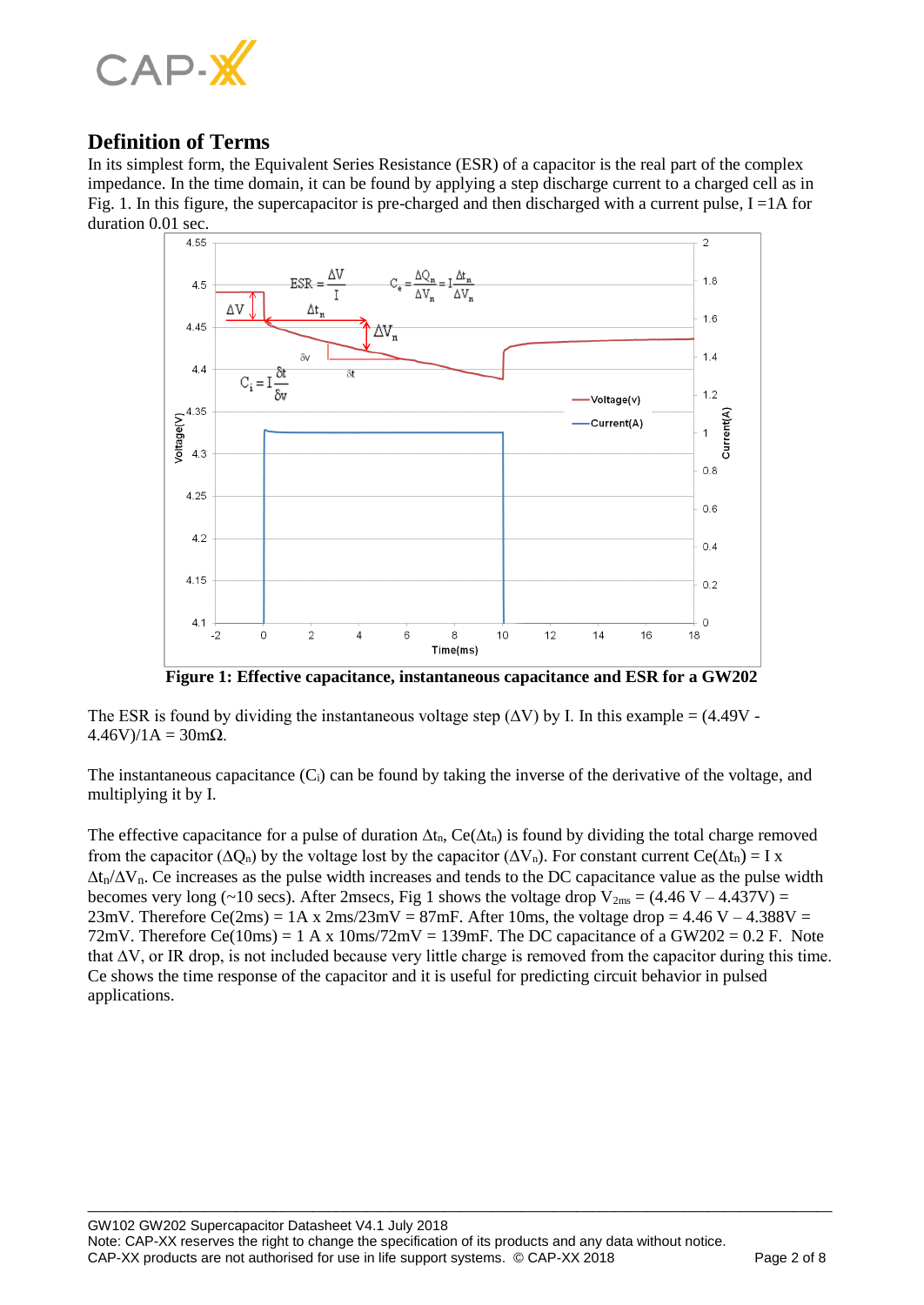

## **Measurement of DC Capacitance**





Fig 2 shows the measurement of DC capacitance by drawing a constant 100mA current from a fully charged supercapacitor and measuring the time taken to discharge from 1.5V to 0.5V for a single cell, or from 3V to 1V for a dual cell supercapacitor. In this case,  $C = 0.1A$  x 4.3s  $/2V = 215$  mF, which is well within the 200 mF +/- 20% tolerance for a GW202 cell.



**Measurement of ESR**



Fig 3 shows DC measurement of ESR by applying a step load current to the supercapacitor and measuring the resulting voltage drop. CAP-XX waits for a delay of 50µs after the step current is applied to ensure the voltage and current have settled. In this case the ESR is measured as  $33.5 \text{mV}/1\text{A} = 33.5 \text{m}\Omega$ .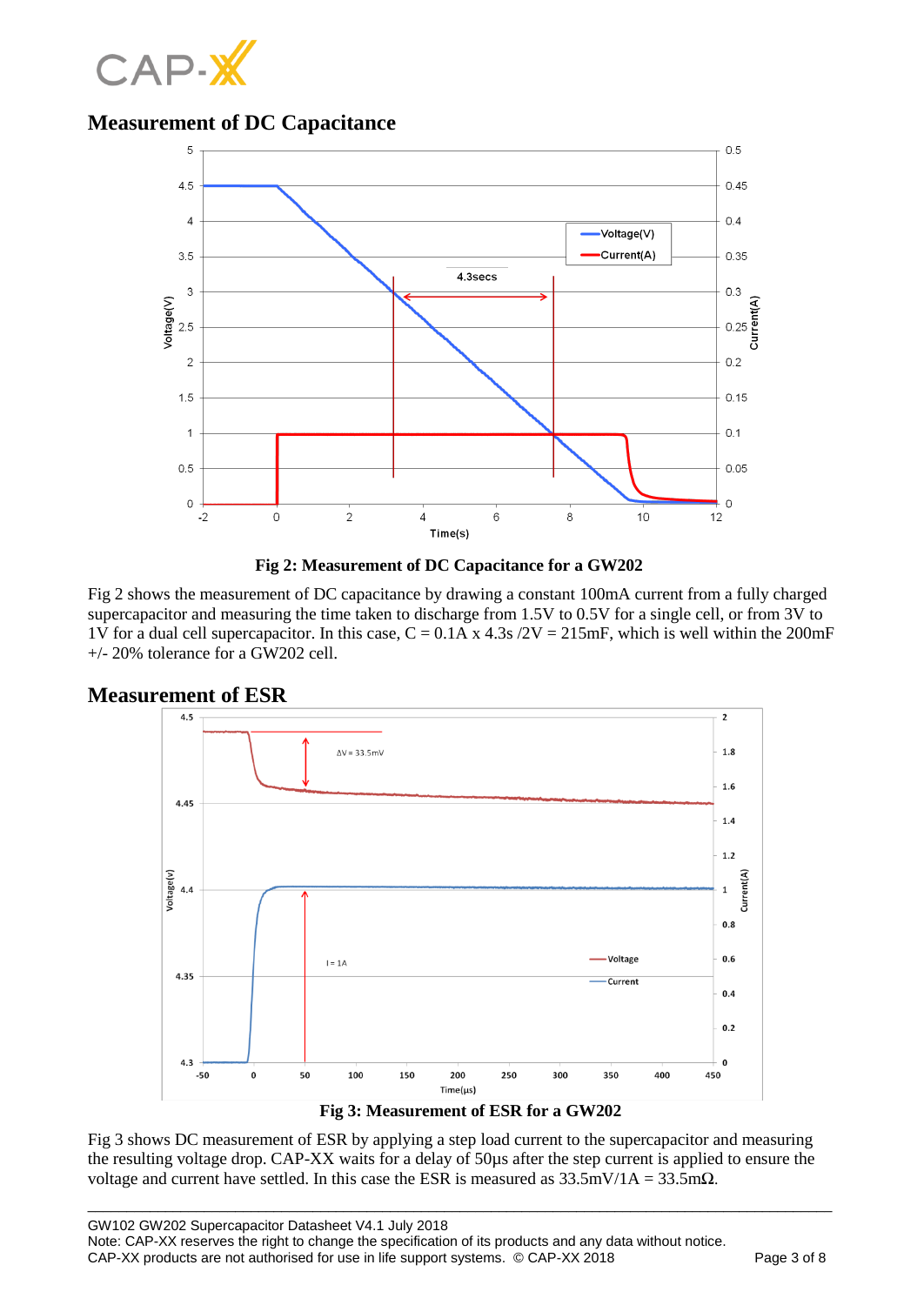

## **Effective Capacitance**





Fig 4 shows the effective capacitance for the GW102, GW202 @ 23°C. This shows that for a 1msec PW, you will measure 14% of DC capacitance or 56mF for a GW102 or 28mF for a GW202. At 10msecs you will measure 53% of the DC capacitance, and at 100msecs you will measure 83% of DC capacitance. Ceffective is a time domain representation of the supercapacitor's frequency response. If, for example, you were calculating the voltage drop if the supercapacitor was supporting 1A for 10msecs, then you would use the Ceff(10msecs) = 53% of DC capacitance = 106mF for a GW202, so Vdrop = 1A x ESR + 1A x duration/C =  $1A \times 36m\Omega + 1A \times 10ms / 106mF = 130mV$ . The next section on pulse response shows how the effective capacitance is sufficient for even short pulse widths.

## **Pulse Response**



Fig 5 shows that the GW202 supercapacitor does an excellent job supporting a GPRS class 10 pulse train, drawing 1.8A for 1.1ms at 25% duty cycle. The source is current limited to 0.6A and the supercapacitor provides the 1.2A difference to achieve the peak current. At first glance the freq response of Fig 8 indicates the supercapacacitor would not support a 1ms pulse, but the Ceff of 28mF coupled with the low ESR supports this pulse train with only ~74mV droop in the supply rail.

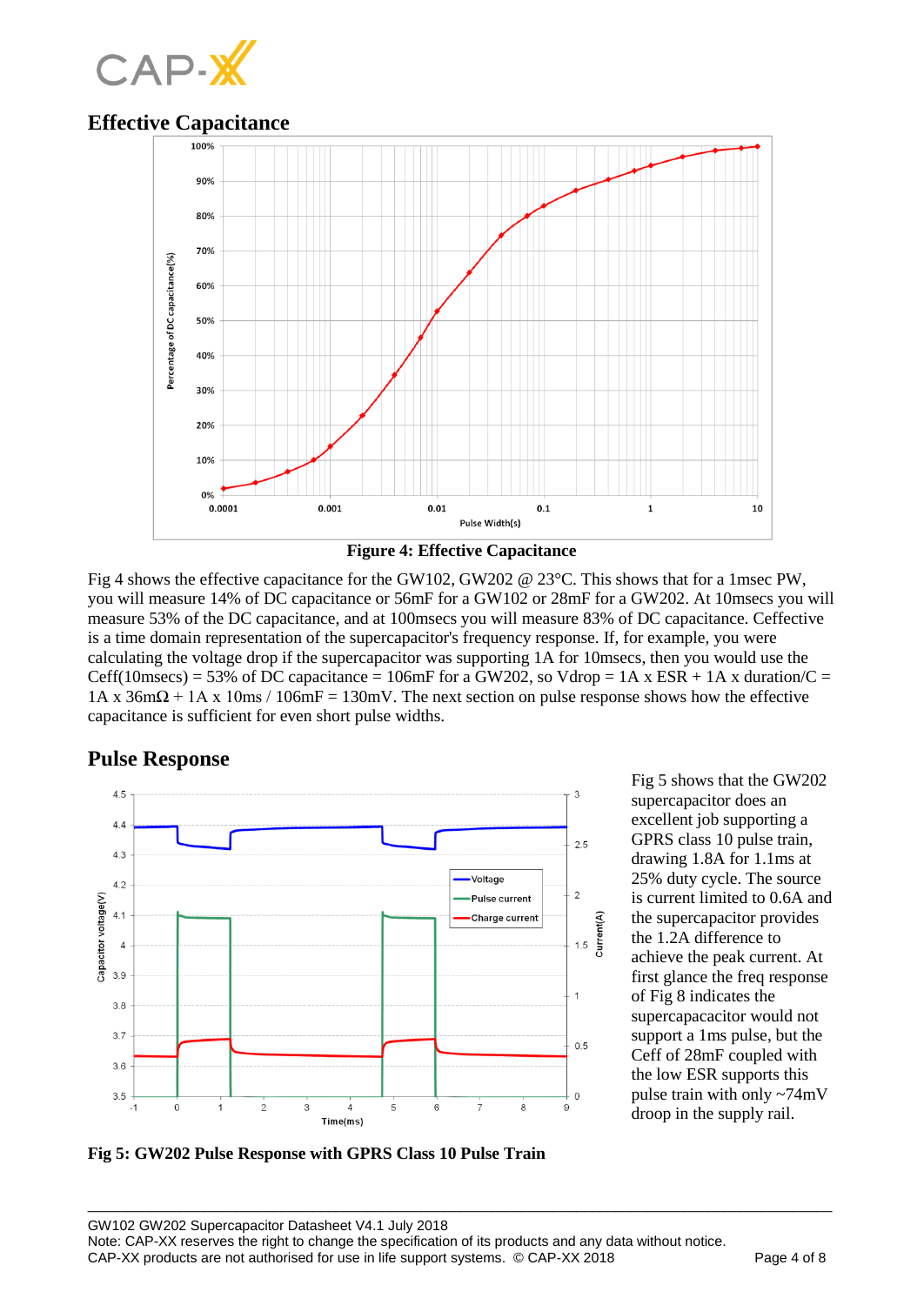



**DC Capacitance variation with temperature**



Fig 6 shows that DC capacitance is approximately constant with temperature.

## **ESR variation with temperature**



Fig 7 shows that ESR at -40°C is ~2 x ESR at room temp, and that ESR at 70ºC is ~0.8 x ESR at room temperature.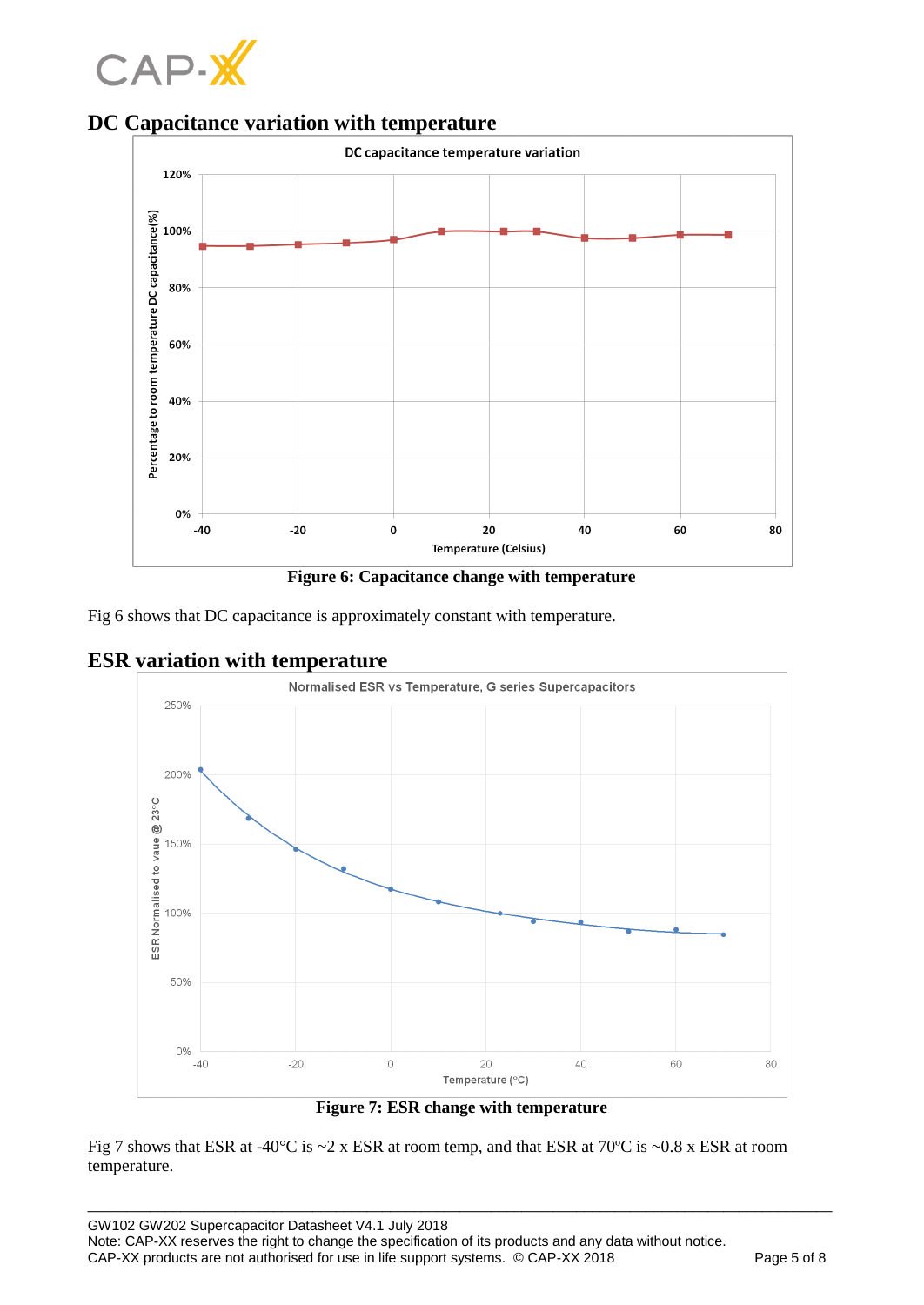

# **Frequency Response**

GW102 Magnitude and Phase vs. Frequency



**Fig 8: Frequency Response of Impedance (biased at 2.3V with a 50mV test signal)**



GW102 ESR, Capacitance and Inductance vs. Freqency



Fig 8 shows the supercapacitor behaves as an ideal capacitor until approx 20 Hz when the magnitude no longer rolls off proportionally to 1/freq and the phase crosses -45°. Performance of supercapacitors with frequency is complex and the best predictor of performance is Fig 4 showing effective capacitance as a function of pulsewidth.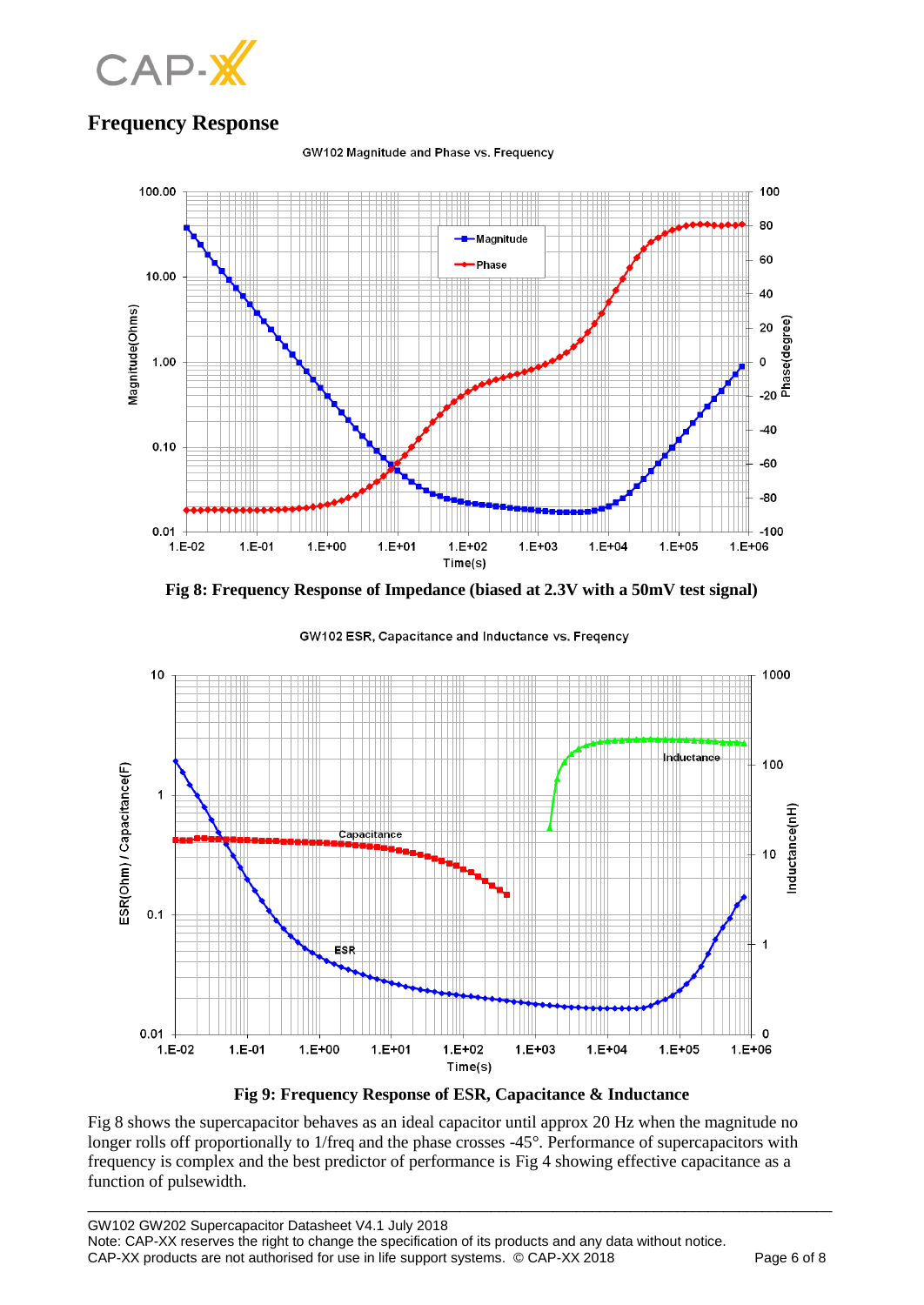

## **Leakage Current**



 **Fig 10: Leakage Current**

Fig 10 shows the leakage current for GW102 at room temperature. The leakage current decays over time, and the equilibrium value leakage current will be reached after ~120hrs at room temperature. The typical equilibrium leakage current is  $1\mu A$  at room temperature. At 70°C leakage current will be ~10 $\mu A$ .





 **Fig 11: Charging a GW102 with low current**

The corollary to the slow decay in leakage currents shown in Fig 10 is that charging a supercapacitor at very low currents takes longer than theory predicts. At higher charge currents, the charge rate is as theory predicts. For example, it should take  $0.4F \times 2.2V / 0.00002A = 12.2hr$  to charge a 0.4 F supercapacitor to 2.2V at 20µA, but Fig 11 shows it took 19hrs. At 100µA charging occurs at a rate close to the theoretical rate.